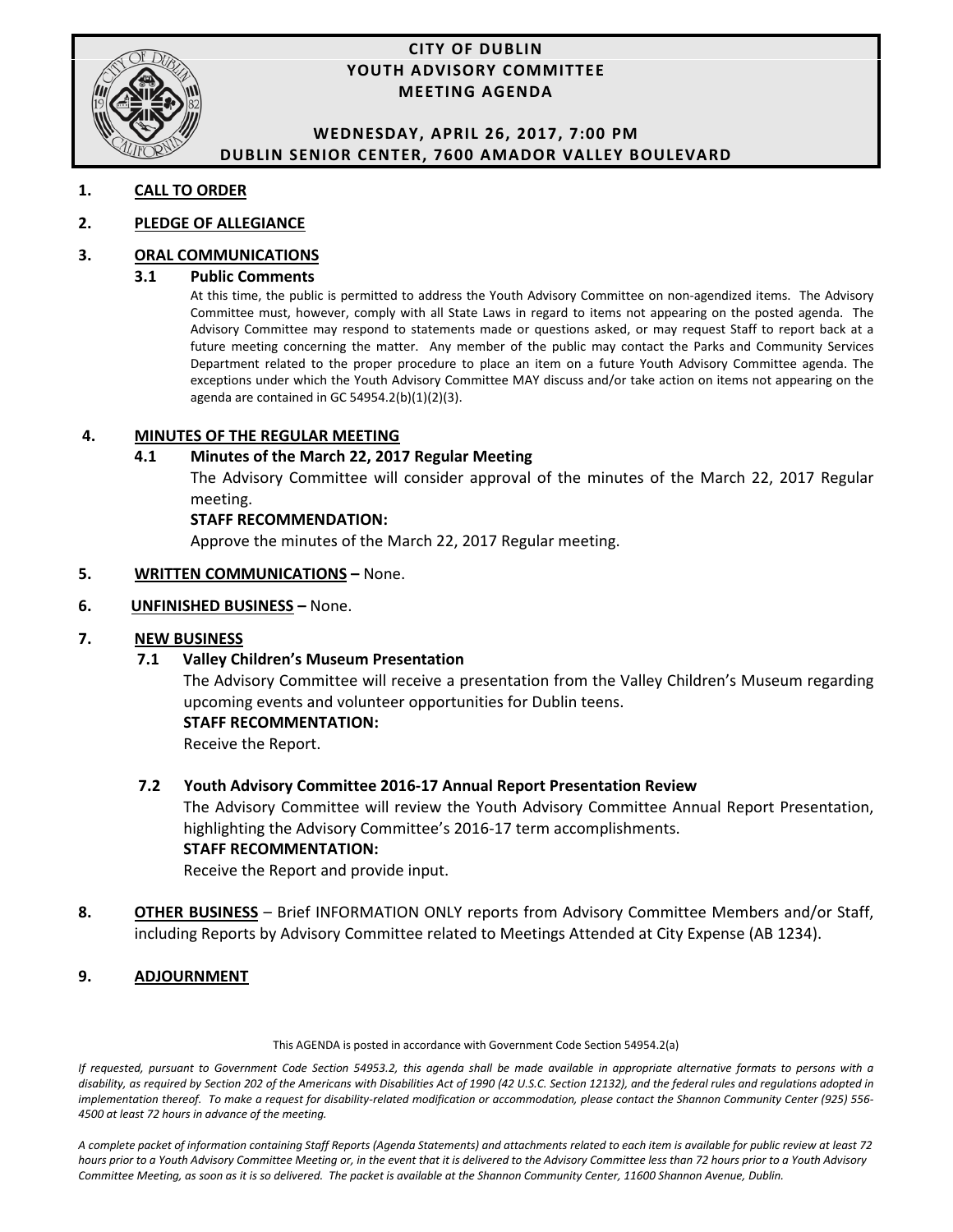

# STAFF REPORT YOUTH ADVISORY COMMITTEE

| DATE:           | April 26, 2017                                                                |
|-----------------|-------------------------------------------------------------------------------|
| TO:             | Honorable Chair and Committee Members                                         |
| <b>FROM:</b>    | Lisa McPherson, Recreation Supervisor                                         |
| <b>SUBJECT:</b> | Minutes of the March 22, 2017 Regular Meeting of the Youth Advisory Committee |

## EXECUTIVE SUMMARY:

The Youth Advisory Committee will consider approval of the minutes of the March 22, 2017 Regular Meeting of the Youth Advisory Committee.

# FINANCIAL IMPACT:

None.

# RECOMMENDATION:

Approve the minutes of the March 22, 2017 Regular Meeting of the Youth Advisory Committee.

## DESCRIPTION:

The Youth Advisory Committee will consider approval of the minutes of the March 22, 2017 Regular Meeting of the Youth Advisory Committee.

## NOTICING REQUIREMENTS/PUBLIC OUTREACH:

None.

# ATTACHMENTS:

1. Draft Minutes of the March 22, 2017 Regular Meeting of the Youth Advisory Committee.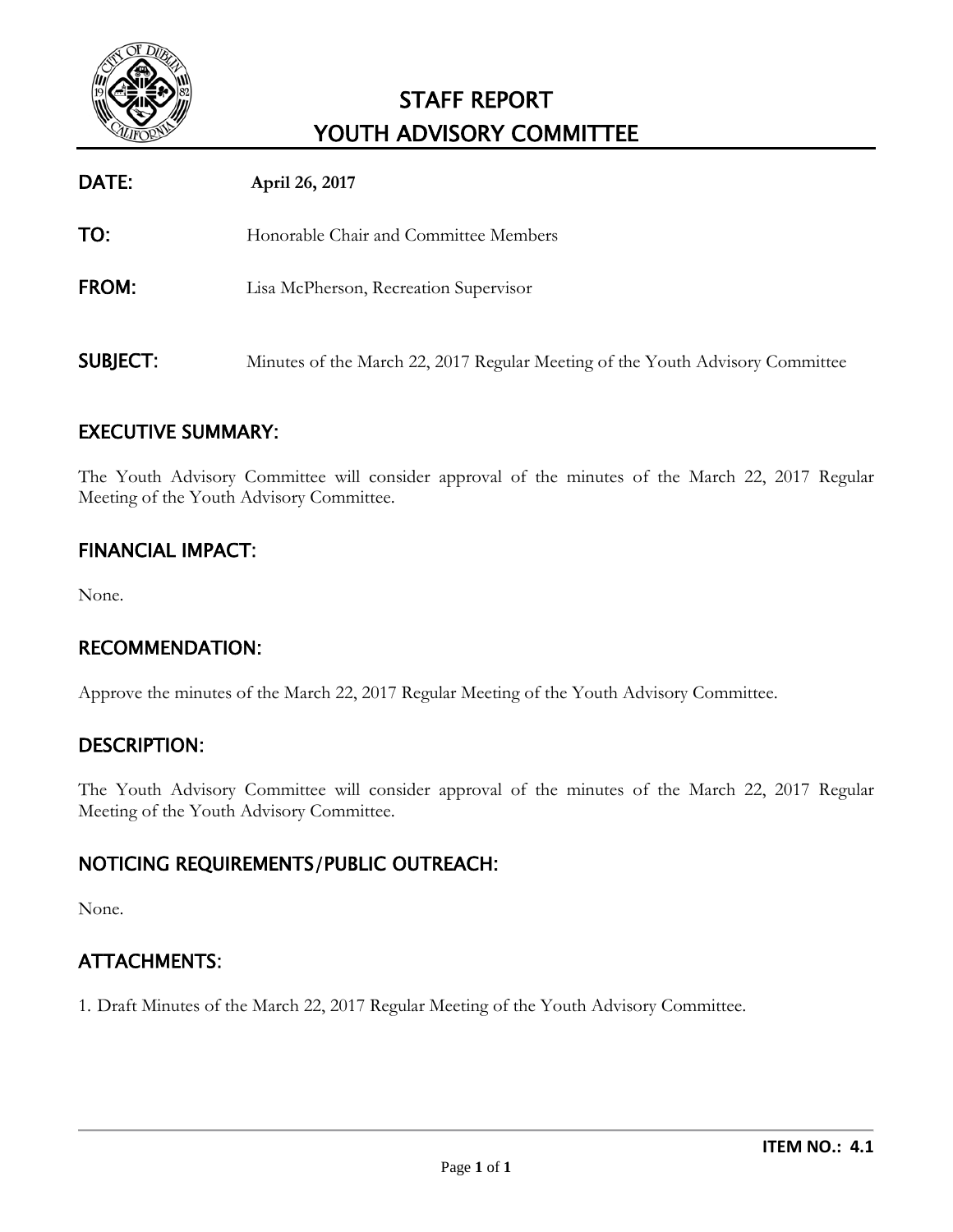

# **YOUTH ADVISORY COMMITTEE**

# **SPECIAL MEETING**

*Minutes*

**CITY OF DUBLIN**

March 22, 2017

**The March 22, 2017 meeting of the Youth Advisory Committee was called to order at 7:01 PM at the Shannon Community Center by Chair Butler.**

## **PLEDGE OF ALLEGIANCE**

The Pledge of Allegiance was recited by those present.

## **ROLL CALL**

|                                  | Committee Members (CM) Present: Alini, Batra, Brakeman, Bruckhorst, Butler, Goel, Imran, |
|----------------------------------|------------------------------------------------------------------------------------------|
|                                  | Mahadeshwar, Mitr, Nuruddin, Shangle, Wang, Wong, Zhu                                    |
| <b>Committee Members Absent:</b> | Kolan, Tran                                                                              |
| Liaison Present:                 | Bedi, Parks and Community Services Commission Liaison                                    |
| Staff Present:                   | McPherson, Officer Blaylock                                                              |

## **ORAL COMMUNICATIONS**

## **3.1 Public Comments**

Dawn Benson from the Valley Children's Museum provided information regarding upcoming museum events and volunteer opportunities for teens. CM Butler requested a Staff Report to be presented at the April 26, 2017 Youth Advisory Committee Meeting.

## **APPROVAL OF MINUTES**

## **4.1 Minutes of the March 22, 2017 Regular Meeting**

On a motion by CM Wang, seconded by CM Batra, and by a vote of 14-0-0, with Committee Members Kolan and Tran absent, the Youth Advisory Committee voted to approve the minutes of the Regular Meeting of March 22, 2017, as presented.

## **WRITTEN COMMUNICATIONS** – None.

**UNFINISHED BUSINESS** – None.

## **NEW BUSINESS**

## **7.1 Shamrock 5K Fun Run & Walk Event Participation**

Recreation Supervisor, Lisa McPherson, presented the Staff Report. CM Butler requested for the Shamrock 5K Fun Run & Walk Event to be discussed at a future 2017-2018 Youth Advisory Committee Meeting.

*ACTION*

The Advisory Committee received the Report.

**7.2 Spring Eggstravaganza**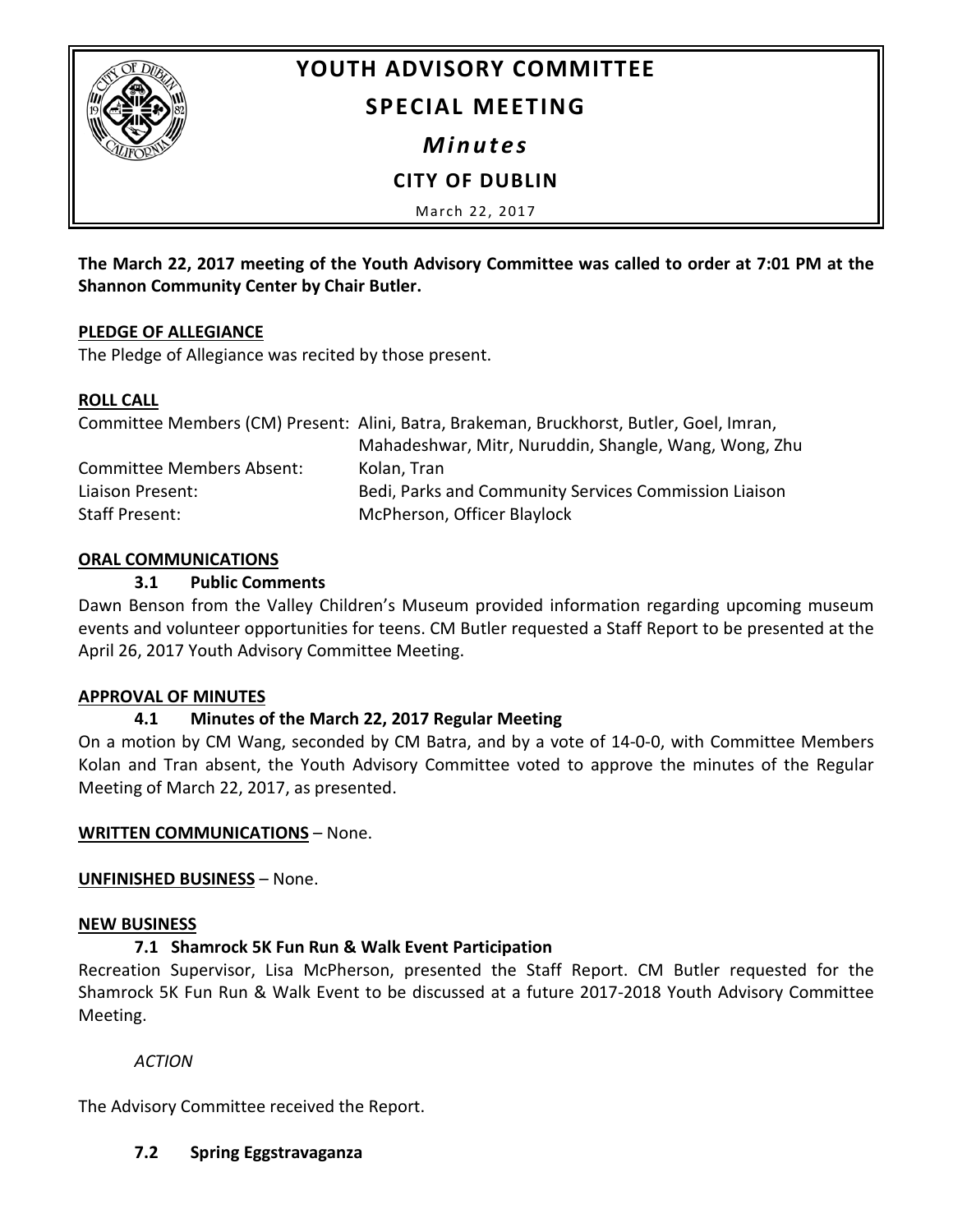YAC Minutes – March 22, 2017 – Page **2** of **2**

Recreation Supervisor, Lisa McPherson, presented the Staff Report. CM Butler emphasized the importance for Committee Members to volunteer and assist Staff at the event.

*ACTION*

The Advisory Committee received the Report.

## **7.3 Youth Advisory Committee Annual Report Presentation**

Recreation Supervisor, Lisa McPherson, presented the Staff Report. CM Butler discussed accomplishments during the 2016-2017 term and asked the Committee for photos for the presentation.

*ACTION*

The Advisory Committee received the Report.

### **OTHER BUSINESS**

The Advisory Committee Members provided brief reports on upcoming events.

### **ADJOURNMENT**

Being no further business, the meeting adjourned at 7:23 PM.

Minutes prepared by Lisa McPherson, Recreation Supervisor.

\_\_\_\_\_\_\_\_\_\_\_\_\_\_\_\_\_\_\_\_\_\_\_\_\_\_\_\_\_\_ Chairperson

ATTEST: \_\_\_\_\_\_\_\_\_\_\_\_\_\_\_\_\_\_\_\_\_\_\_\_\_\_\_\_\_\_\_\_\_

 Lisa McPherson Recreation Supervisor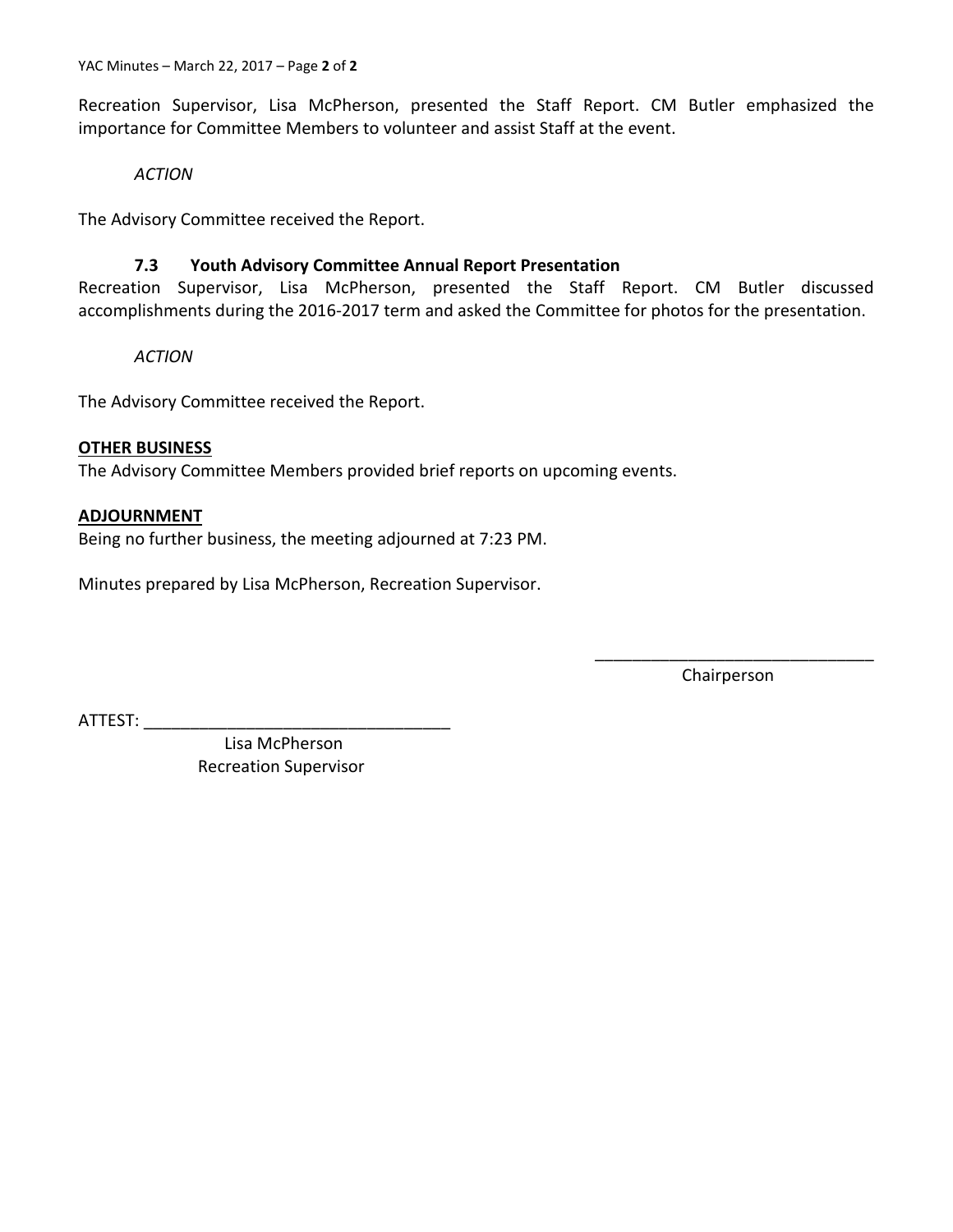

# STAFF REPORT YOUTH ADVISORY COMMITTEE

| DATE:           | April 26, 2017                        |
|-----------------|---------------------------------------|
| TO:             | Honorable Chair and Committee Members |
| <b>FROM:</b>    | Lisa McPherson, Recreation Supervisor |
| <b>SUBJECT:</b> | Valley Children's Museum Presentation |

# EXECUTIVE SUMMARY:

The Youth Advisory Committee will receive a presentation from the Valley Children's Museum regarding upcoming events and volunteer opportunities for Dublin teens.

# FINANCIAL IMPACT:

None.

# RECOMMENDATION:

Receive the Report.

## DESCRIPTION:

At the March 22, 2017 Youth Advisory Committee Meeting during Public Comment, Valley Children's Museum Committee Past Board President, Ms. Dawn Benson, informed Advisory Committee Members about upcoming museum events and opportunities for teens to volunteer at the museum. Committee Chair, Nicki Butler, requested Staff prepare an agenda item regarding this for the April 26, 2017 Youth Advisory Committee meeting.

# NOTICING REQUIREMENTS/PUBLIC OUTREACH:

None.

# ATTACHMENTS:

None.